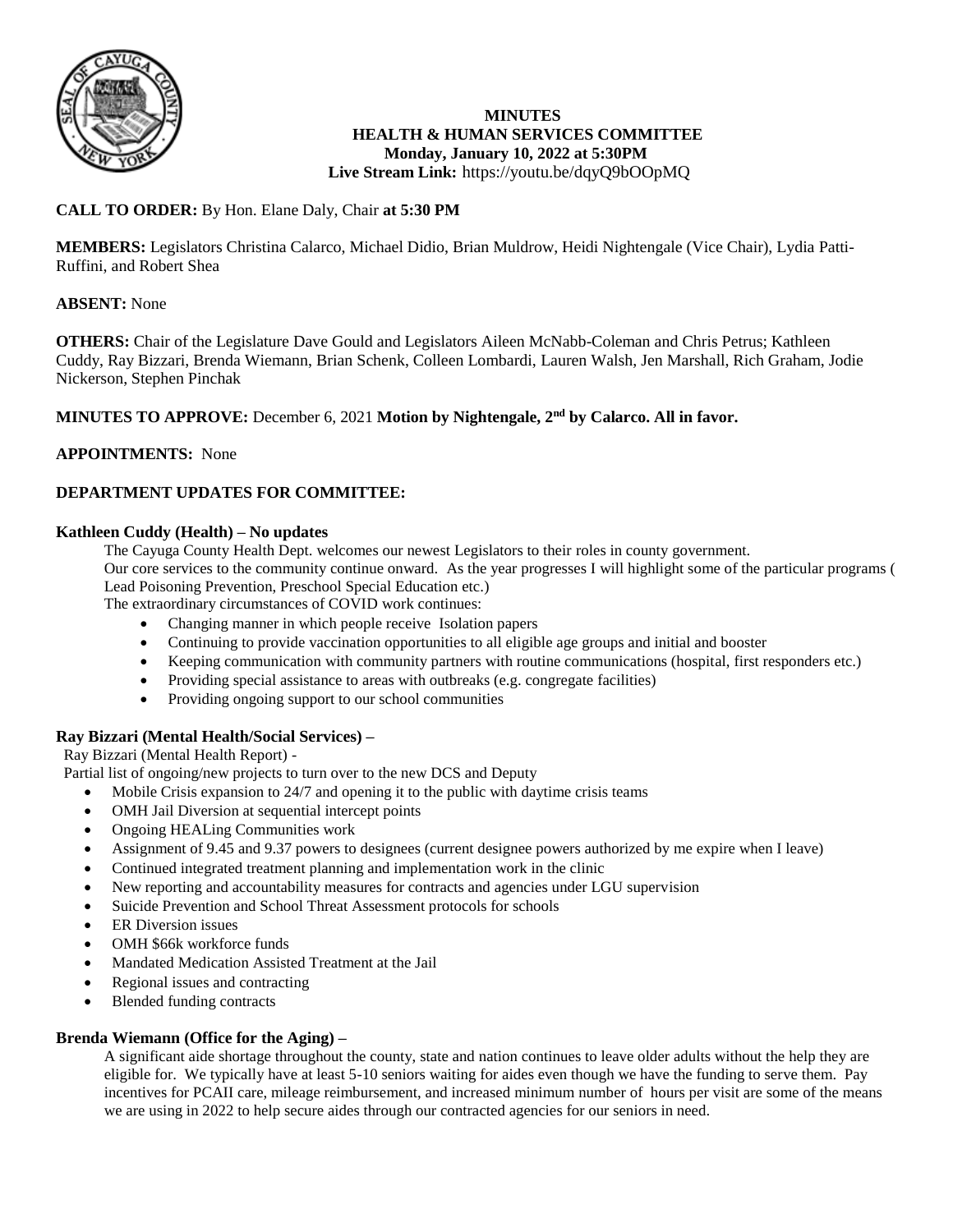### **RESOLUTIONS:**

- 1-22-HH-1 Authorizing the Chair of the Legislature and the Director of the Office for the Aging to extend a contract under the provisions of the Senior Nutrition Program Titles IIIC-1, IIIC-2 and WIN for meal service for January 1, 2022 – December 31, 2022. **Motion by Shea, 2nd by Nightengale. All in favor.**
- 1-22-HH-2 Authorizing the Chair of the Legislature and the Director of the Office for the Aging to enter into an agreement for the provision of frozen meals for Senior Citizens using Unmet Need funding. **Motion by Calarco, 2nd by Nightengale. All in favor.**

### **HEALTH: Motion to bundle HH-3, 4 and 5 by Nightengale, 2nd by Didio. All in favor.**

- 1-22-HH-3 Authorization to create and fill a Public Health Assistant position in the Health Department
- 1-22-HH-4 Authorization to fill a Part Time Early Intervention Service Coordinator Position
- 1-22-HH-5 Authorizing the Public Health Director to create and fill a Sr. Public Health Assistant in the Health Department

## **HUMAN SERVICES: Motion to bundle HH-6, 7, 8, 9 and 10 by Calarco, 2nd by Nightengale. All in favor.**

- 1-22-HH-6 Authorizing the Chairman of the Legislature and the Commissioner of Social Services to Enter into a Contract with Catholic Charities to Provide SSI Maximization for Safety Net Assistance (SNA) and Temporary Assistance to Needy Families (TANF)
- 1-22-HH-7 Authorizing the Chairman of the Legislature and the Commissioner of Social Services to Enter into a Contract with Catholic Charities of the Finger Lakes to Provide Supervised Visitation Services for Clients Referred to them by the Department of Social Services
- 1-22-HH-8 Authorizing the Chairman of the Legislature and the Commissioner of Social Services to Enter into Contracts for Day Care Services
- 1-22-HH-9 Authorizing the Commissioner of Social Services to fill 4 FT Caseworker Positions in the Child Welfare Services Units of the Department of Social Services
- 1-22-HH-10 Authorizing the Commissioner of Social Services to Fill Human Services Examiner Position in the Department of Social Services
- 1-22-HH-11 Authorizing the Chairman of the Legislature and the Director of Community Services or Successor to implement the Foster Care Incentive Program. **Motion by Muldrow, 2nd by Nightengale. All in favor.**

There was discussion among the committee about how this program may impact the overall use of ARPA funds.

1-22-HH-12 Authorizing a Salary Adjustment for Non-Bargaining Seasonal HEAP Clerks in the Department of Social Services for the Year 2022. **Motion by Nightengale, 2nd by Didio. All in favor.**

### **MENTAL HEALTH:**

**OFA:**

- 1-22-HH-13 Authorizing the Cayuga County Mental Health Department to accept Regional OMH State Aid and to pay various state aid contracts on behalf of the Central New York Director's Planning Group (CNYDPG). **Motion by Calarco, 2nd by Nightengale. All in favor.**
- 1-22-HH-14 **(AMENDED)** Authorize the Chair of the Cayuga County Legislature and the Director of Community Services to enter into contracts for mental health services. **Motion to move as amended by Muldrow, 2nd by Calarco. All in favor.**
- 1-22-HH-15 **(PULLED)** Authorizing the Cayuga County Legislature to appropriate ARPA funds to Cayuga County Mental Health Center to continue the Healing Communities Study's Work. **No motion.**
- 1-22-HH-16 Authorizing the Chair of the Cayuga County Legislature and the Director of Community Services to contract with Liberty Resources, Inc., for the provision of Adult Crisis Respite**. Motion by Nightengale, 2nd by Didio. All in favor.**